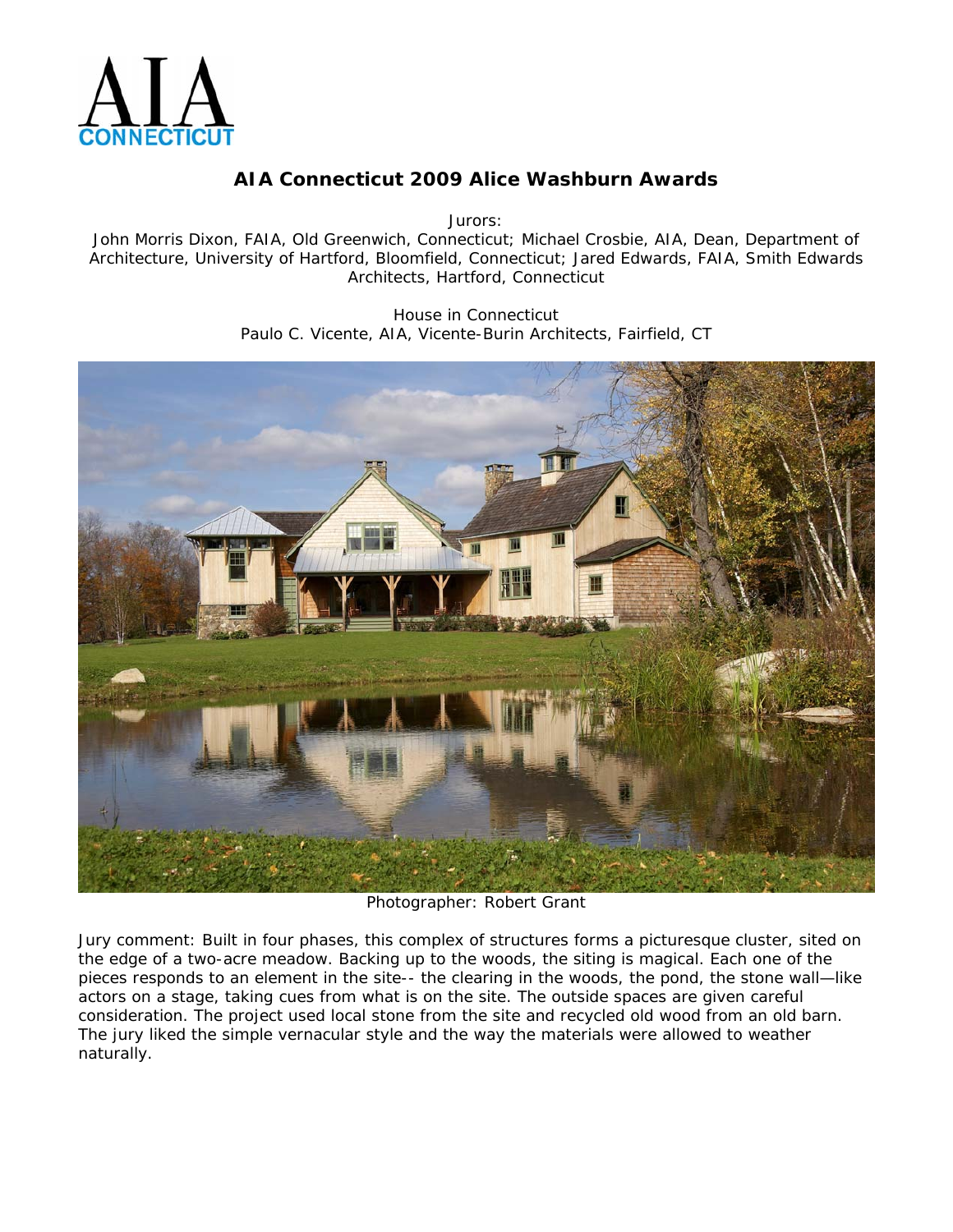

#### **Honorable Mention**

Beside the Point Charles G. Mueller, AIA, Centerbrook Architects and Planners, Centerbrook, CT



Photographer: Robert Benson Photography

Jury Comments: *The jury was impressed with the innovative way the house relates to the river and the way a series of short flights of steps creates higher spaces. There is an innovative sequencing of the scale of the building, with unusual stairs and placement of the fenestration. The house takes the*  language of tradition and modernizes it. The jury also liked the way the new barn was used to create *a courtyard, carving out the courtyard from the ledges of the rocky site. It is an excellent complement to the rest of the structure. The front façade of the new building is mindful of its place within the historic contest on the Connecticut River.*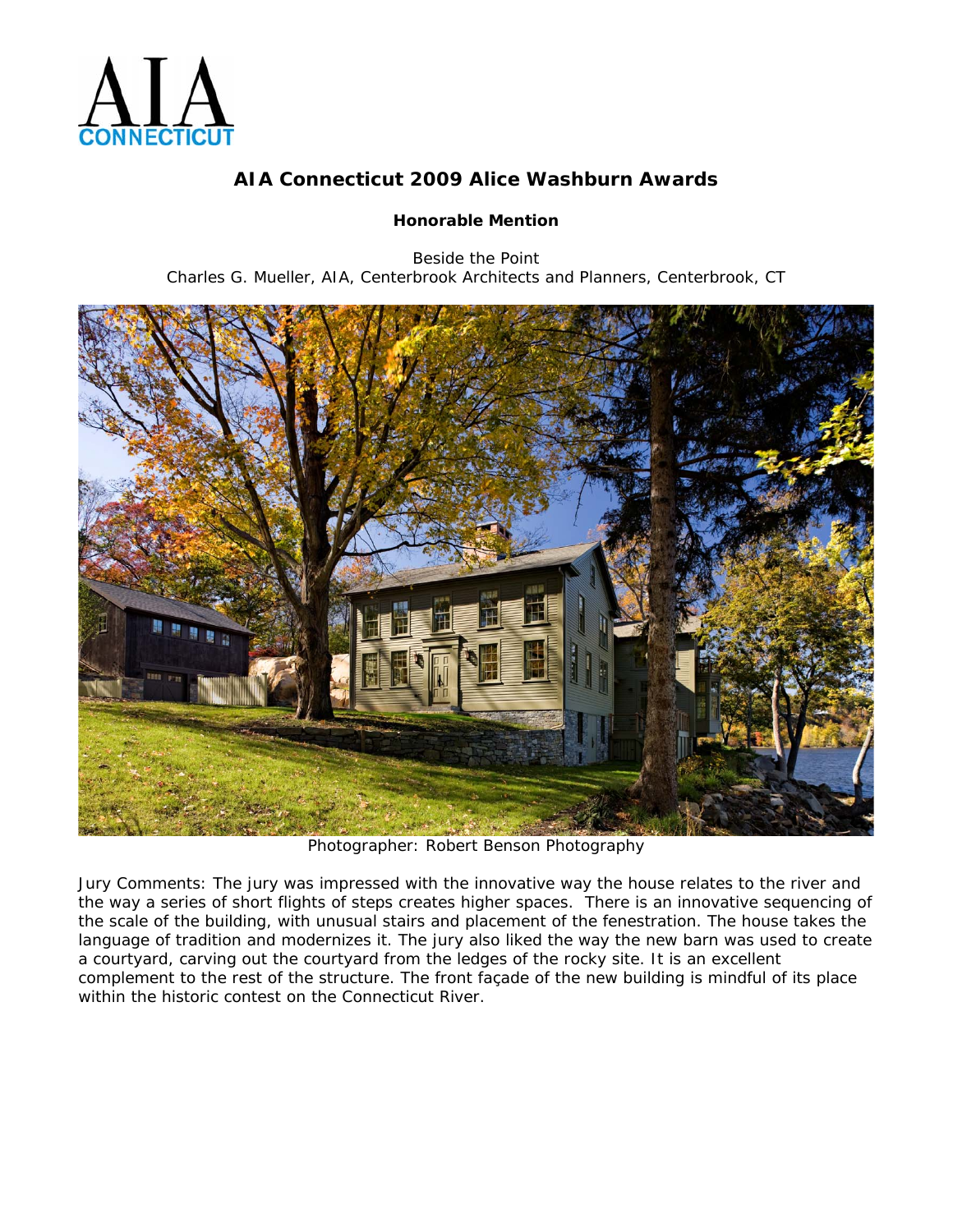

#### **Accessory Building Winner**

Artist's Studio Newick Architects, New Haven, CT



Photographer: Robert Benson Photography

Jury Comments: *This is a deceptively simple building. The jury liked the varying treatment of the wood facing on the siding, with its themes and variations. The design module is treated differently, depending on the orientation. The jury liked the treatment of the entry as a simple shelter under the gable. The building is complex but made of simple elements. It takes the New England building tradition and treats it as an armature for inventive detail. There is a nice relationship of this building to the existing building and ingenuity in the variation of the forms of the exterior openings.*